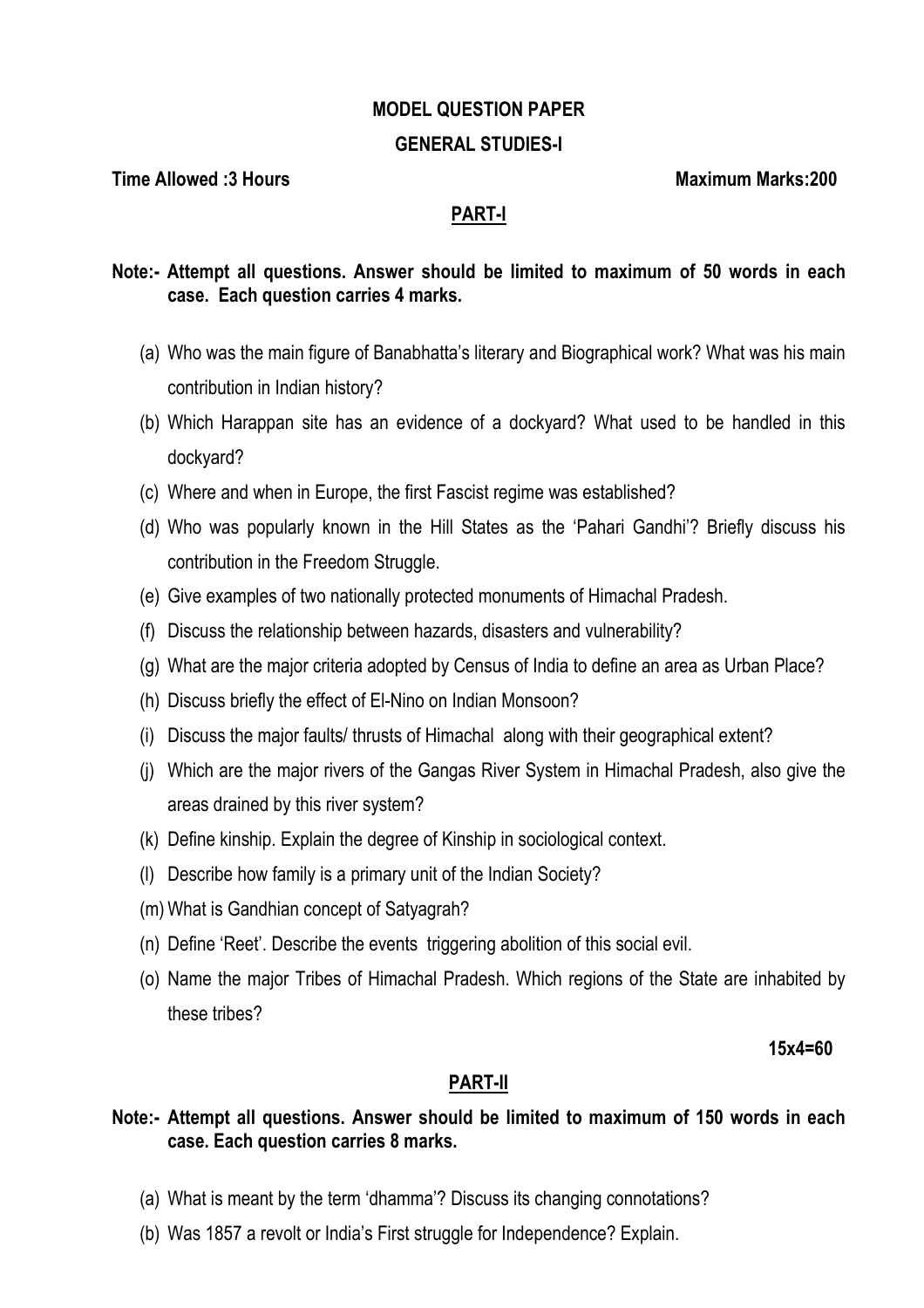- (c) When was 'Begar' abolished in the Shimla Hill States? Who should be given credit for abolishing this social evil.
- (d) What is meant by the term 'Sanad'? What was its legality?
- (e) "The development is both the cause and effect of disaster". Discuss with examples.
- (f) Discuss the major physiographic features of Peninsular India?
- (g) "Vegetation is an index of climate". Discuss the statement by citing examples of different vegetation types and climate of Himachal Pradesh.
- (h) What do you mean by "Unity in Diversity" in the context of Indian society?
- (i) How good governance can be effective for ensuring a better public delivery services.
- (j) What are the socio-economic implications of "International Fairs" of Himachal Pradesh?

**10x8=80** 

### **PART-III**

**Note:- Attempt all questions. Answer should be limited to maximum of 500 words in each case. Each question carries 20 marks.** 

- (a) What prompted the European powers to give up their Colonies after the Second World War? Explain with examples.
- (b) Why the State of Himachal Pradesh needed a separate forest policy inspite of having a national forest policy? Give the salient features of State Forest Policy of Himachal Pradesh?
- (c) Discuss various policies, laws and safety initiatives undertaken by the Government of India for women empowerment, protection and security.

 **3x20=60**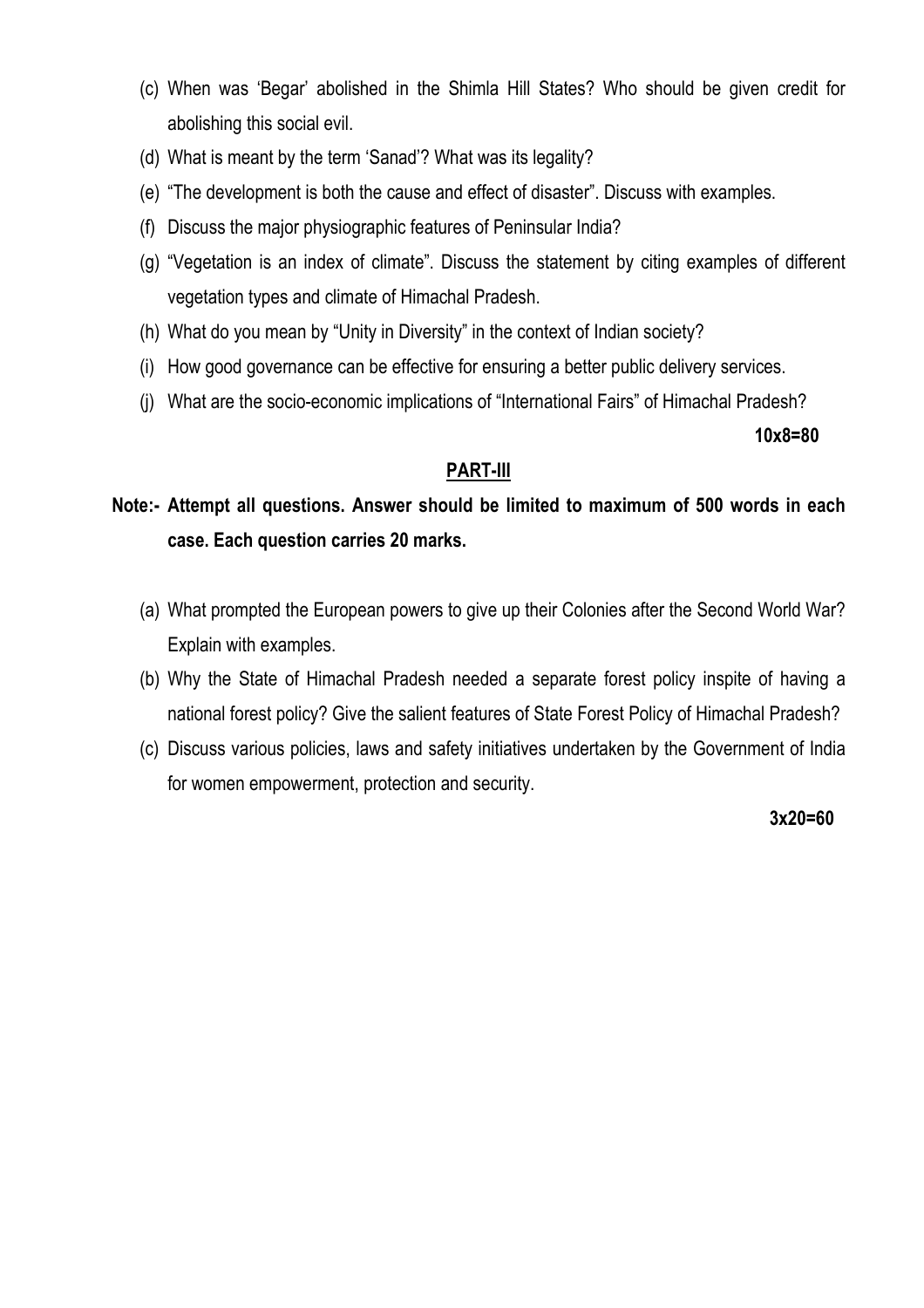#### **MODEL QUESTION PAPER**

#### **GENERAL STUDIES-II**

**Time Allowed :3 Hours Maximum Marks:200** 

## **PART-I**

**Note:- Attempt all questions. Answer should be limited to maximum 50 words in each case. Each question carries 4 marks.** 

- (a) What is meant by doctrine of Pith and Substance?
- (b) Define double Jeopardy. Give an example of double Jeopardy.
- (c) 'India is a Union of States', discuss.
- (d) What do you mean by quasi-judicial bodies and what are their functions?
- (e) Define sub-regionalism. Discuss its role in Himachal Pradesh.
- (f) What are the components of Citizen Charters?
- (g) What are the Indicators of Good Governance given by World Bank?
- (h) Define poverty line. How poverty line is determined?
- (i) What do you mean by Social Inclusiveness?
- (j) What are the aims & objectives of The Himachal Pradesh Public Service Guarantee Act, 2011?
- (k) What do you mean by Global Groupings? Why these groupings are required?
- (l) Define Diaspora. What are its consequences?
- (m) What do you mean by UNICEF?
- (n) What are the main features of Single Line Administration in Himachal Pradesh?
- (o) What initiatives have been taken by Government of Himachal Pradesh to control drug menace?

 **15x4=60** 

#### **PART-II**

# **Note:- Attempt all questions. Answer should be limited to maximum 150 words in each case. Each question carries 8 marks.**

- (a) Evaluate the concept of Equality with reference to the Constitution of India.
- (b) Theory of separation of power is rarely operating in context of judiciary and legislature. **Comment**
- (c) Discuss the politics of Statehood in Himachal Pradesh.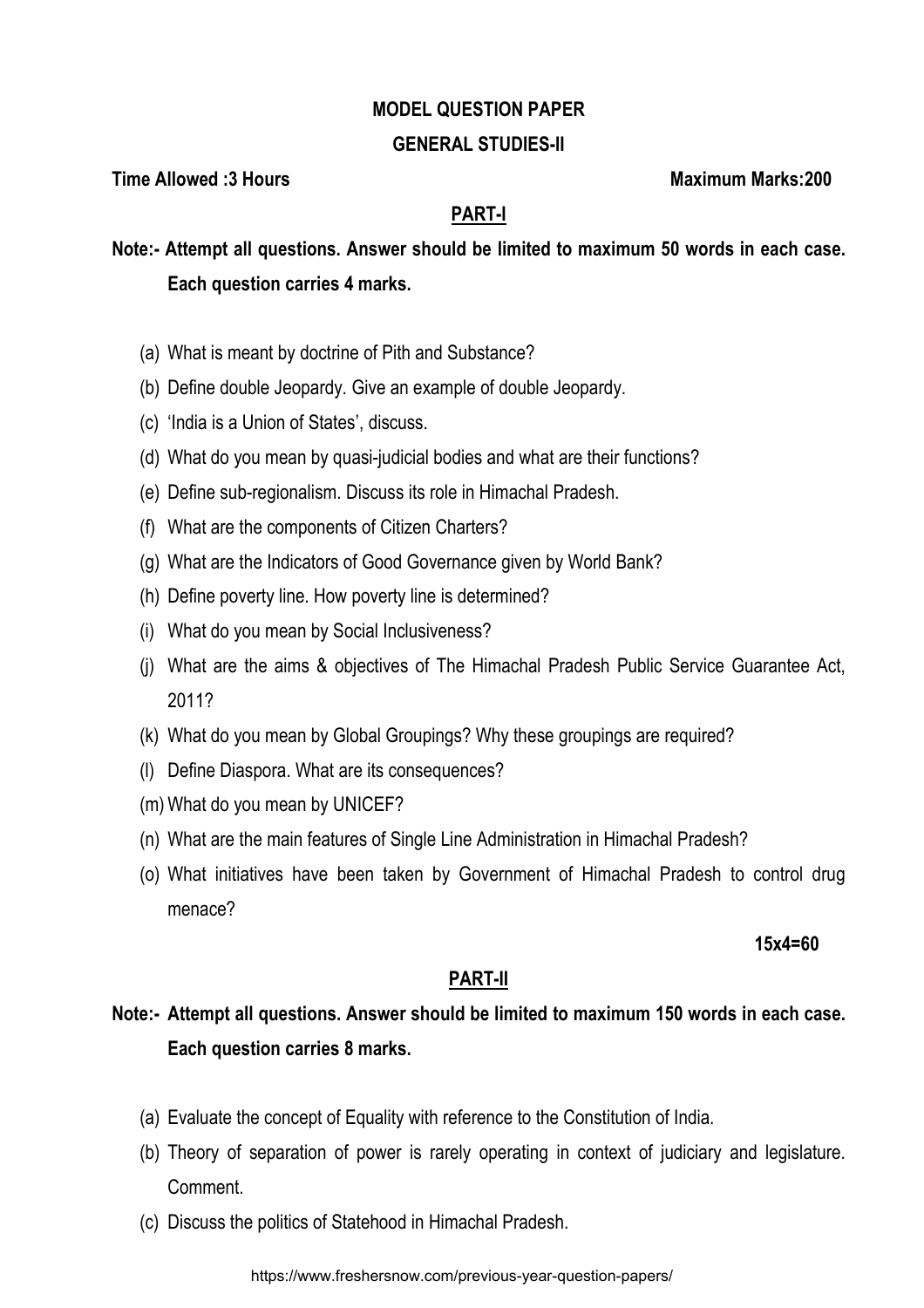- (d) Ethical deficit is affecting the Good Governance in India. Discuss.
- (e) "Non Government organizations have become an irresistible global force". Discuss.
- (f) What are the policies initiated by Government of Himachal Pradesh for empowerment of women?
- (g) Discuss the areas of conflict and cooperation between India & China.
- (h) Discuss the role of World Bank in the Globalised World.
- (i) To what extent Government of Himachal Pradesh has successed in protecting and promoting the interests of agrarian class?
- (j) Discuss various policies formulated by the Government of Himachal Pradesh for the upliftment of Schedule Castes.

**10x8=80** 

## **PART-III**

# **Note:- Attempt all questions. Answer should be limited to maximum 500 words in each case. Each question carries 20 marks.**

- (a) Discuss the areas of conflict between Centre and State relations in India. Give suggestions to improve these relations.
- (b) To what extent 73rd and 74th Constitutional amendments brought reforms at local level in Himachal Pradesh. Discuss in detail.
- (c) What are the Indian security issues and challenges in the new World Order?

**3x20=60**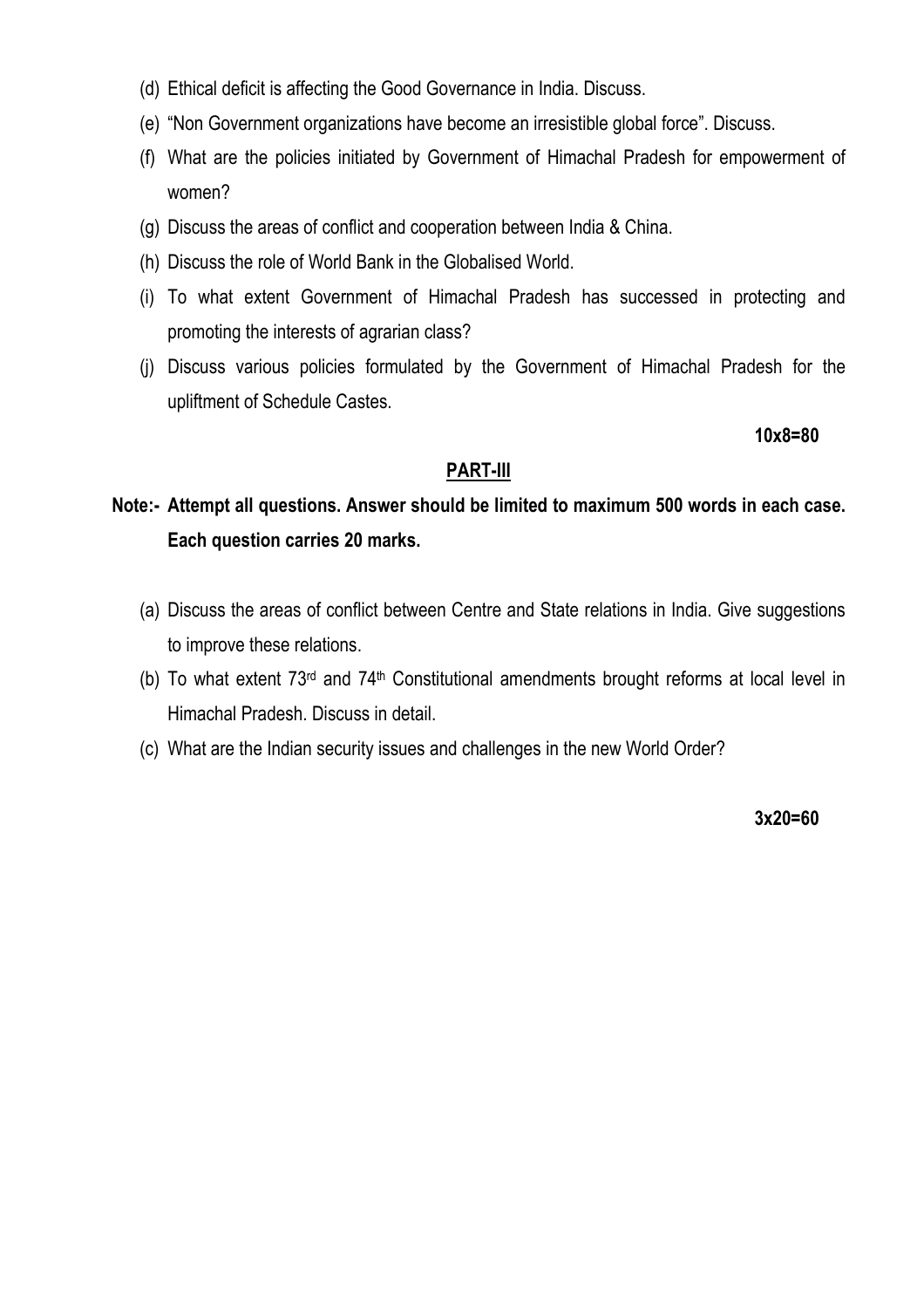#### **MODEL QUESTION PAPER GENERAL STUDIES-III**

**Time Allowed :3 Hours Maximum Marks:200**  Maximum Marks:200

#### **PART-I**

**Note:- Attempt all questions. Answer should be limited to maximum 50 words in each case. Each question carries 4 marks.** 

- (a) What is meant by "Demographic Dividend"? Has it benefitted Indian economy?
- (b) What is Inclusive growth? Discuss latest initiatives taken by Government for ensuring Inclusive Growth.
- (c) What are the implications of Skill India initiative for a hill State like Himachal Pradesh?
- (d) Discuss sectoral distribution of Gross State Domestic Product in Himachal Pradesh.
- (e) What is Free Trade? Is it beneficial for Indian Economy?
- (f) How can space technology be utilized for the welfare of common man?
- (g) Explain in Brief:-
	- (a) India's Independent Regional Navigation satellite system.
	- (b) India's Extraterrestrial exploration.
- (h) Elaborate briefly the public concerns and perceptions that have triggered anti Nuclear Protests.
- (i) What is the role of Geographical Indications (GI) for Economic and Human Development? Indentify the potential products of Himachal Pradesh that can be considered under GI.
- (j) Why Biodiversity is important? Describe in brief factors responsible for the loss of Biodiversity in Himachal Pradesh.
- (k) Elaborate briefly the salient features of National Missions for sustaining the Himalayan Eco-System.
- (l) Discuss the concept of "Soil Health Card" scheme launched by GOI. How it is going to impact the farmers in India.
- (m) What are endangered species? Explain in-situ and ex-situ conservation strategies.
- (n) Explain how Eco-Tourism is a case of symbiotic relationship between tourist and environment.
- (o) What are cultural implications of tourism in Himachal Pradesh?

**15x4=60**